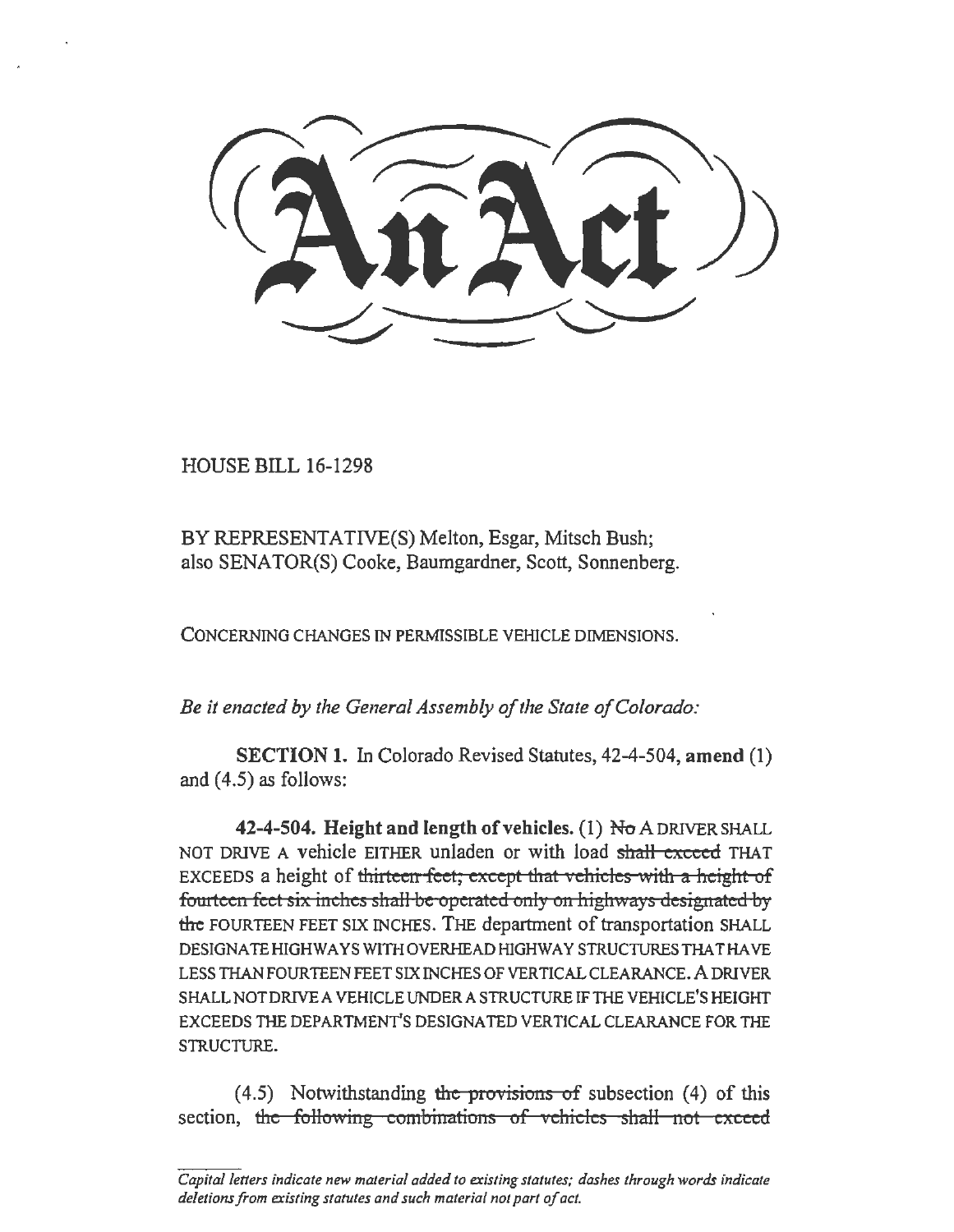seventy-five feet in total overall length DRIVERS SHALL NOT DRIVE THE FOLLOWING COMBINATIONS OF VEHICLES:

(a) Saddlemount combinations consisting of  $\pi$  more than four units OR SADDLEMOUNT COMBINATIONS EXCEEDING NINETY -SEVEN FEET IN OVERALL LENGTH;

(b) Laden truck tractor-semitrailer combinations EXCEEDING SEVENTY-FIVE FEET IN OVERALL LENGTH; and

(c) Specialized equipment STINGER-STEERED VEHICLE COMBINATIONS used in combination for transporting automobiles or boats AND WHOSE TOTAL OVERALL LENGTH EXCEEDS EIGHTY FEET; EXCEPT THAT the overall length of such combination shall be exclusive of THESE COMBINATIONS EXCLUDES:

(I) Safety devices however, such safety devices shall THAT ARE not be designed or used for carrying cargo;

(II) Automobiles or boats being transported;

(III) Any extension device that may be used for loading beyond the extreme front or rear ends of a vehicle or combination of vehicles; except that the projection of a load, including any extension devices loaded to the front of the vehicle, shaH MUST not extend more than four feet beyond the extreme front of the grill of such THE vehicle and no THE load or extension device may MUST NOT extend more than six feet to BEYOND the extreme rear of the vehicle; AND

(d) TOWA WAY TRAILER TRANSPORTER COMBINATIONS THAT:

(I) EXCEED EIGHTY-TWO FEET IN OVERALL LENGTH;

(II) CARRY PROPERTY;

(III) EXCEED AN OVERALL WEIGHT OF TWENTY -SIX THOUSAND POUNDS;

(IV) CONSIST OF MORE THAN A SINGLE TOWING UNIT AND TWO TRAILERS OR SEMITRAILERS; OR

PAGE 2-HOUSE BILL 16-1298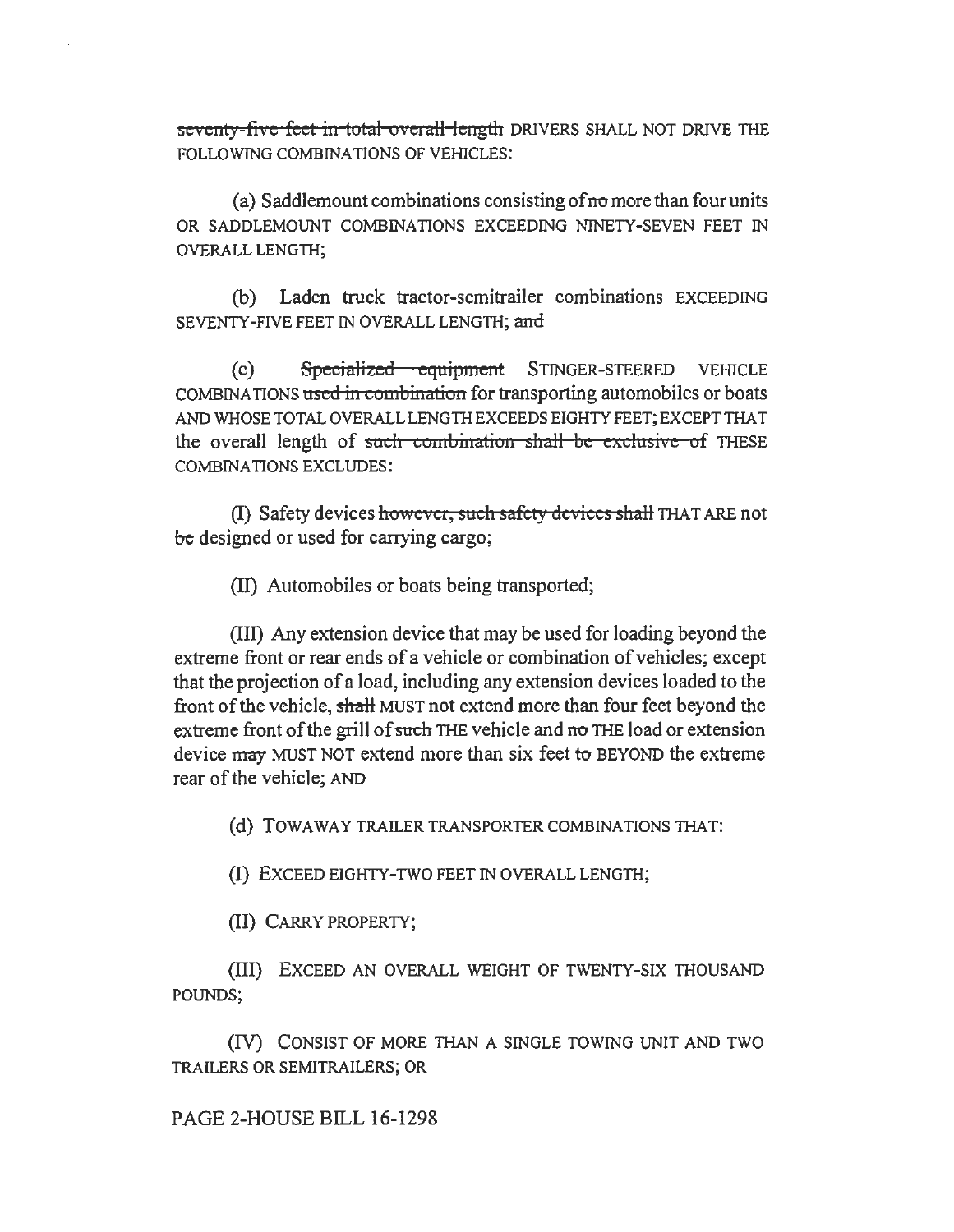(V) DO NOT CONSTITUTE INVENTORY PROPERTY OF A MANUFACTURER, DISTRIBUTOR, OR DEALER OF THE TRAILER OR SEM1TRAILER.

SECTION 2. In Colorado Revised Statutes, 42-4-508, amend (1.5) as follows:

42-4-508. Gross weight of vehicles and loads. (1.5) The gross weight limits provided in subsection  $(1)$  of this section are increased INCREASE, BUT by one NO MORE THAN TWO thousand pounds, for any vehicle or combination ofvehicles if the vehicle or combination of vehicles contains an alternative fuel system and operates on alternative fuel or both alternative and conventional fuel. The provisions of this subsection  $(1.5)$ apply only when the vehicle or combination of vehicles is operated on a highway that is not on the interstate system as defined in section  $43 - 2 - 101$  $(2)$ , C.R.S. For the purposes of this subsection (1.5), "alternative fuel" has the same meaning provided in section 25-7-106.8 (1) (a), C.R.S.

SECTION 3. Act subject to petition - effective date applicability. (1) This act takes effect at 12:01 a.m. on the day following the expiration of the ninety-day period after fmal adjournment of the general assembly (August 10,2016, if adjournment sine die is on May 11, 20 16); except that, if a referendum petition is filed pursuant to section 1 (3) of article V of the state constitution against this act or an item, section, or part of this act within such period, then the act, item, section, or part will not take effect unless approved by the people at the general election to be held in November 2016 and, in such case, will take effect on the date of the official declaration of the vote thereon by the governor.